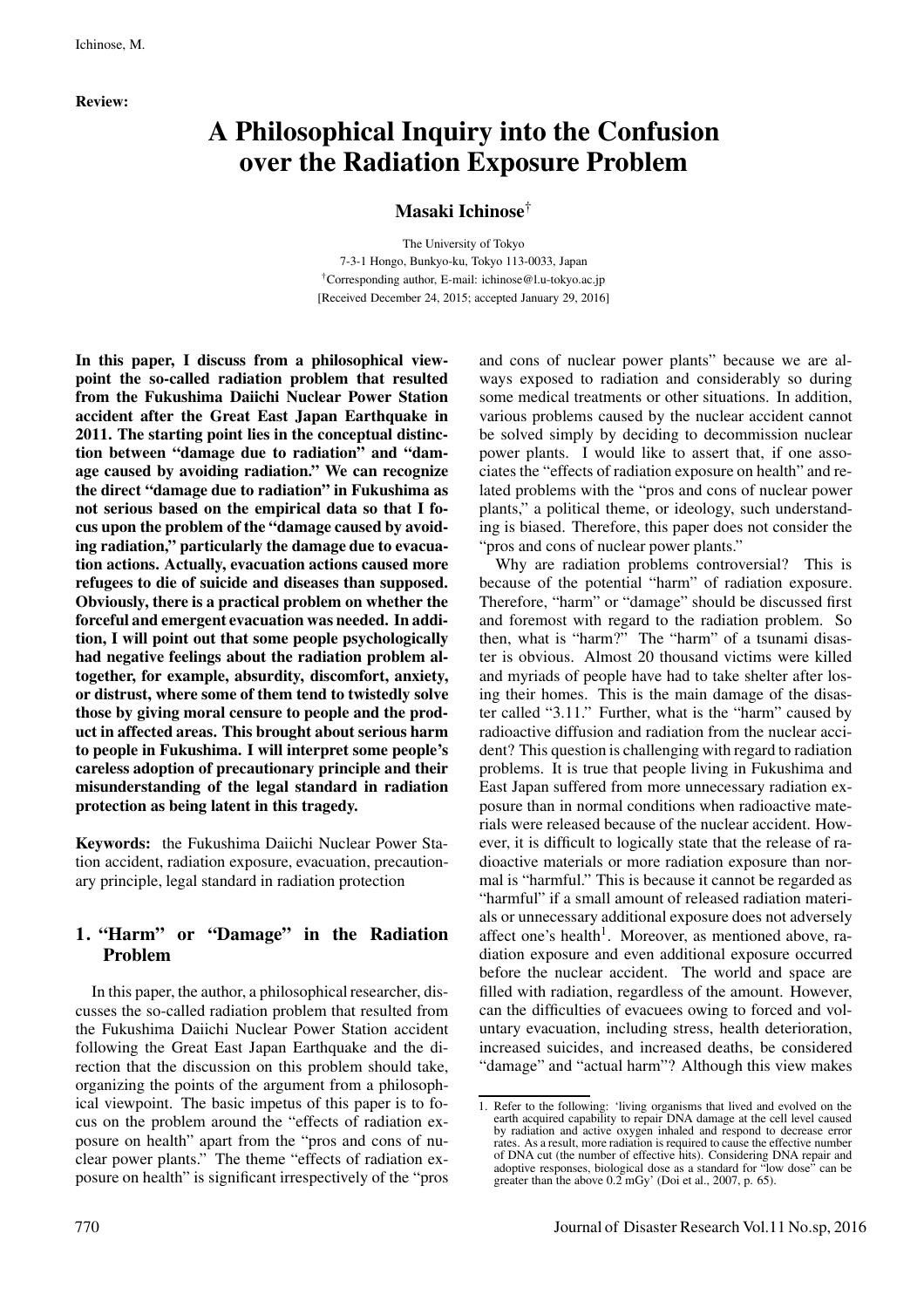

Fig. 1. Distribution of external exposure dose of Fukushima residents (mSv: millisieverts; excluding those involved in radiation work).

sense, the problem is whether the difficulties represent "damage due to radiation." Perhaps these effects should instead be called "damage caused by avoiding radiation."

Note that the concept of "damage" is used in a broad sense. In other words, "damage" here includes various matters that would not have occurred without the nuclear accident such as acute and late radiation disorder, deaths of disease and suicides, physical and mental health deterioration, anxiety and a sense of alienation, economic hardship, a pervasive sense of avoidance against produce from affected areas, education problems in children, domestic discord, and mental abuse (I personally suffered considerably from mental abuse that ignored the context in my argument by the skewed criticism of my peers). However, "deaths" as typical forms of "damage" are the main focus in this study.

### 2. "Damage due to Radiation" and "Damage Caused by Avoiding Radiation"

The conceptual differentiation between "damage due to radiation" and "damage caused by avoiding radiation" is the starting point for addressing the radiation problem. This differentiation can also be expressed as an introduction of the concept that it is rational to select options with less risk by differentiating and comparing the risks of radiation exposure versus that of evacuation to avoid radiation exposure. The risk of radiation exposure can roughly be calculated if the radiation dose is known. Regarding the Fukushima Daiichi Nuclear Power Station accident, additional and unnecessary external exposure was calculated to be within 5 mSv in many cases of victims in Fukushima (mostly within 1 mSv), while internal exposure registers almost zero at presently, four years after the accident, even though the very small dose of estimated initial exposure was conjectured.

Let us look at the data. According to "Asahi Shinbun Digital," on February 20, 2012, the distribution of external exposure dose owing to the Fukushima Daiichi Nuclear Power Station accident, shown in Fig. 1, was obtained from 9750 residents in Namie Town, Iitate Village, and Kawamata Village of Fukushima, which excluded workers from the nuclear power plants, for the four months following the accident<sup>2</sup>.

Radiation doses for more than 94% of residents were at 5 mSv or less, and those of almost 99% of residents were at 10 mSv or less. As areas of the research matrix are close to the Power Station and suffered from relatively high doses of radiation, the doses of radiation were probably lower in other areas in Fukushima. The above data obtained are for four months; therefore, yearly doses would be higher. However, yearly doses would be much lower than that of the value multiplied by three because of natural attenuation (dilution owing to diffusion and settlement in the earth).

The website of Fukushima City includes measurement results of effective doses using glass badges for three months from September to November 2013 for 10,100 students of elementary and junior-high school, which indicated a significant decrease in radiation doses. Fig. 2 lists estimated values of yearly doses based on the measurements from these three months<sup>3</sup>. Its vertical axis stands for the number of people, and the horizontal one mSv per year.

More than 93% of subjects showed radiation doses of 1 mSv or less per year, whereas 99% showed radiation doses of 2 mSv or less. In some cases, external radiation

<sup>2.</sup> http://www.asahi.com/health/news/TKY201202200195.html

<sup>3.</sup> http://www.city.fukushima.jp/uploaded/attachment/29075.pdf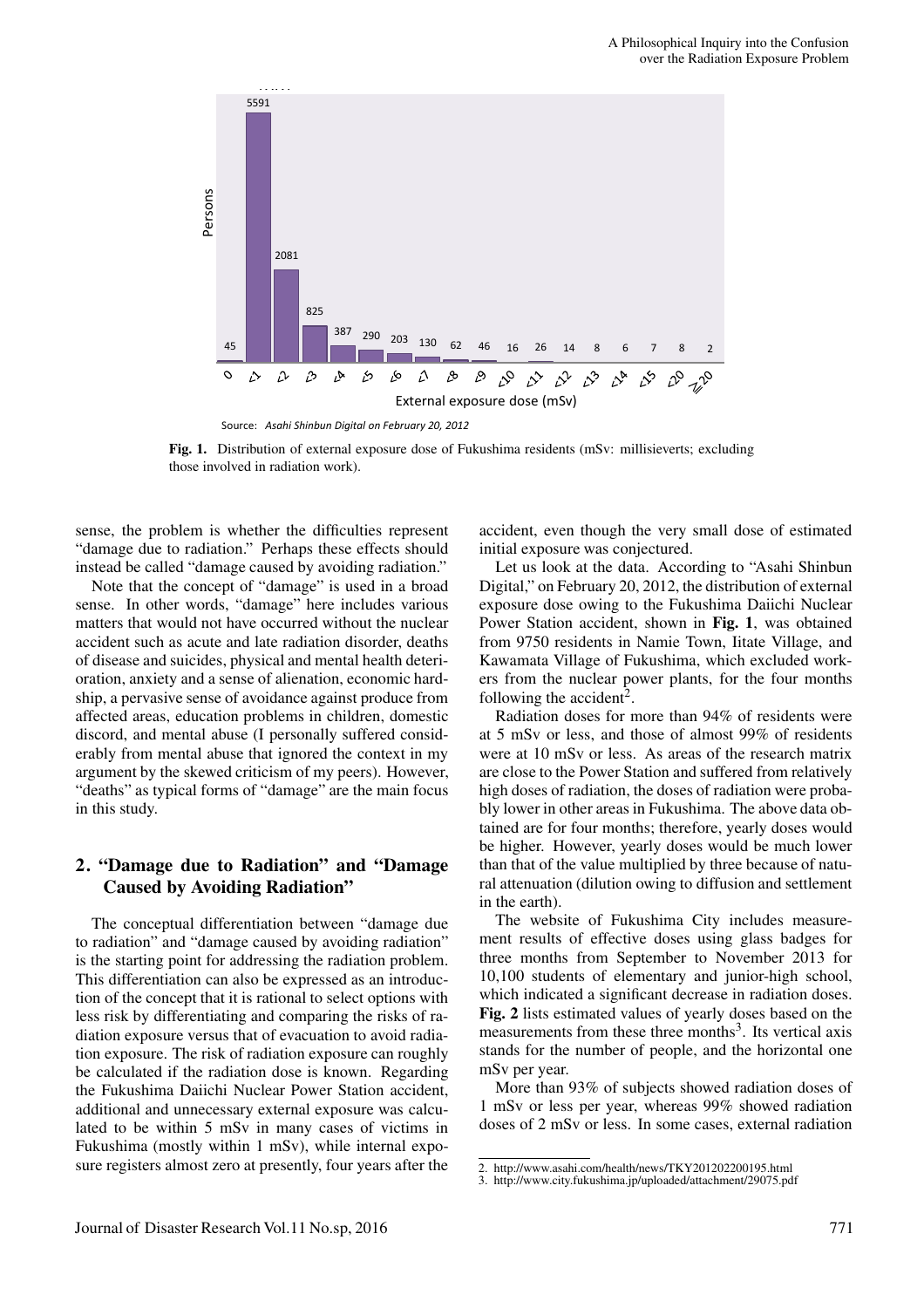

Fig. 2. Distribution of yearly estimated dose value measured by Fukushima City.

exposure is evaluated by multiplying the air dose per hour, which is obtained by monitoring posts, by 24 and 365; but the effective dose from external radiation is even lower than the values of the air dose multiplied by 24 and 365, as indicated by the above data obtained by a worn gauge for accumulated doses such as glass batches. An approximate comparison through the website of Fukushima University in Fukushima City reveals that the air dose on the "road in front of the center of dormitory" of the Kanayagawa campus on November 7, 2013 was  $0.3$  mSv per hour<sup>4</sup>. When multiplied by 24 and 365, the value is  $2628 \mu Sv$ , or 2.628 mSv. Compared to this, the accumulated dose obtained by glass batches above is significantly lower. In the formal criteria, the actual radiation dose is calculated by (air dose  $\times$  8 + air dose  $\times$  16  $\times$  0.4) assuming that one spends 16 hours indoors per day and that the effects of radiation are reduced by 40% indoors (See Tasaki 2012, p. 93). Since radiation is blocked by buildings or other objects, the actual radiation dose is estimated to be almost half of the value simply calculated using the air dose. In fact, measured values can be lower than estimated values.

In any case, radiation exposure risks should be evaluated by taking the values of effective doses based on accumulated dose gauges. Furthermore, radiation materials from the nuclear power plants will naturally attenuate owing to diffusion into the air and the ground before the physical half-lives. Alternatively, some materials are estimated to be stable and closely bonded to soil particles without being absorbed into plants or mixing with the water. Sho Shiozawa said "Cs is soluble in water to form cations and it is characterized by the fact that it is easily fixed to soil and organic substances such as living plants and does not readily move with water" (Shiozawa 2012, p. 15). Overall, risks of cancer deaths due to the Fukushima power plant accident are currently extremely low, excluding workers from the plants, even if the "LNT hypothesis" is adopted<sup>5</sup>. As for internal radiation exposure, detailed and accurate measurement results using whole body counters have been reported by Ryugo Hayano, a physicist, and Tsubokura Masaharu, a doctor. It was clarified that internal radiation exposure was almost 0 in April 2013, even though there had been initial radiation exposure by radioactive iodine in the first phase of the accident<sup>6</sup>. For

<sup>4.</sup> http://www.fukushima-uac.jp/guidance/top/fukudai-housyasen-H25  $\lim_{t \to 0}$ 

<sup>5.</sup> Kunikazu Noguchi remarked as follows on Date City, Fukushima Prefecture: "If appropriate dose reduction measure such as decontamination in living areas are taken for residents with higher external radiation exposure dose, evacuation is unnecessary. It is considered that external radiation dose is further reduced in the city more than one year after June 2013. Considering the situation in Date City, I think people can live in the northern and central areas of the prefecture at ease (Kodama, Shimizu,

Noguchi 2014, p. 88). At the moment, risks to concern can be omitted. 6. Shinji Tokonami from the Hirosaki University reported investigation results on the front page of morning "Asahi Shimbun" on March 9, 2012, on initial exposure of radioactive iodine: Some people were exposed to almost 90 mSv of radioactive iodine to the thyroid immediately after the nuclear power plant accident. However, this is the equivalent dose to thy-roid and different from the effective dose used for radiation protection. Considering that almost all iodine gathers in the thyroid, an estimated value of initial exposure can be obtained by converting equivalent doses of thyroid to effective dose. Equivalent doses of thyroid can be transformed to effective doses by multiplying by 0.04, the tissue-weighting coefficient. The resultant effective dose is 3.6 mSv. This is the maximum estimated value for initial exposure reported in "Asahi Shimbun." Immediately after the accident, the equivalent dose was confused with the effective dose, prompting turmoil.

The fact that the air dose was considered equivalent to the effective dose to the body was also a factor of confusion. Normally, the effective dose is one-fifth of the air dose. More specifically, according to Masaharu Tsubokura, who works in affected areas, 'air dose of 0.23  $\mu$ v/h' is the value obtained by calculating the "yearly additional 1 mSv" per hour. The government has the target of 1 mSv per year of additional exposure in the long run ... From the research results using Glass badges from September to November 2012, the results of 520 pupils who wore glass badges firmly were adopted. The values indicated by the glass badges are known to be very close to the damage amount (effective dose) to the body. The study compared the values of glass badges and exposure amounts that were estimated by the method designated by the government based on air doses in front of subjects' homes. Results were ... that exposure amounts estimated by the method designated by the government were approximately three times the values obtained using glass badges. In other words, when one lives in places with air doses of 0.6  $\mu$ Sv/h, they are exposed to radiation of 1 mSv per year' (http//apital.asahi.com/article/fukushima/2012012 000016.html). Something was wrong when considering the dose. This experience should be transmitted to the world and next generations.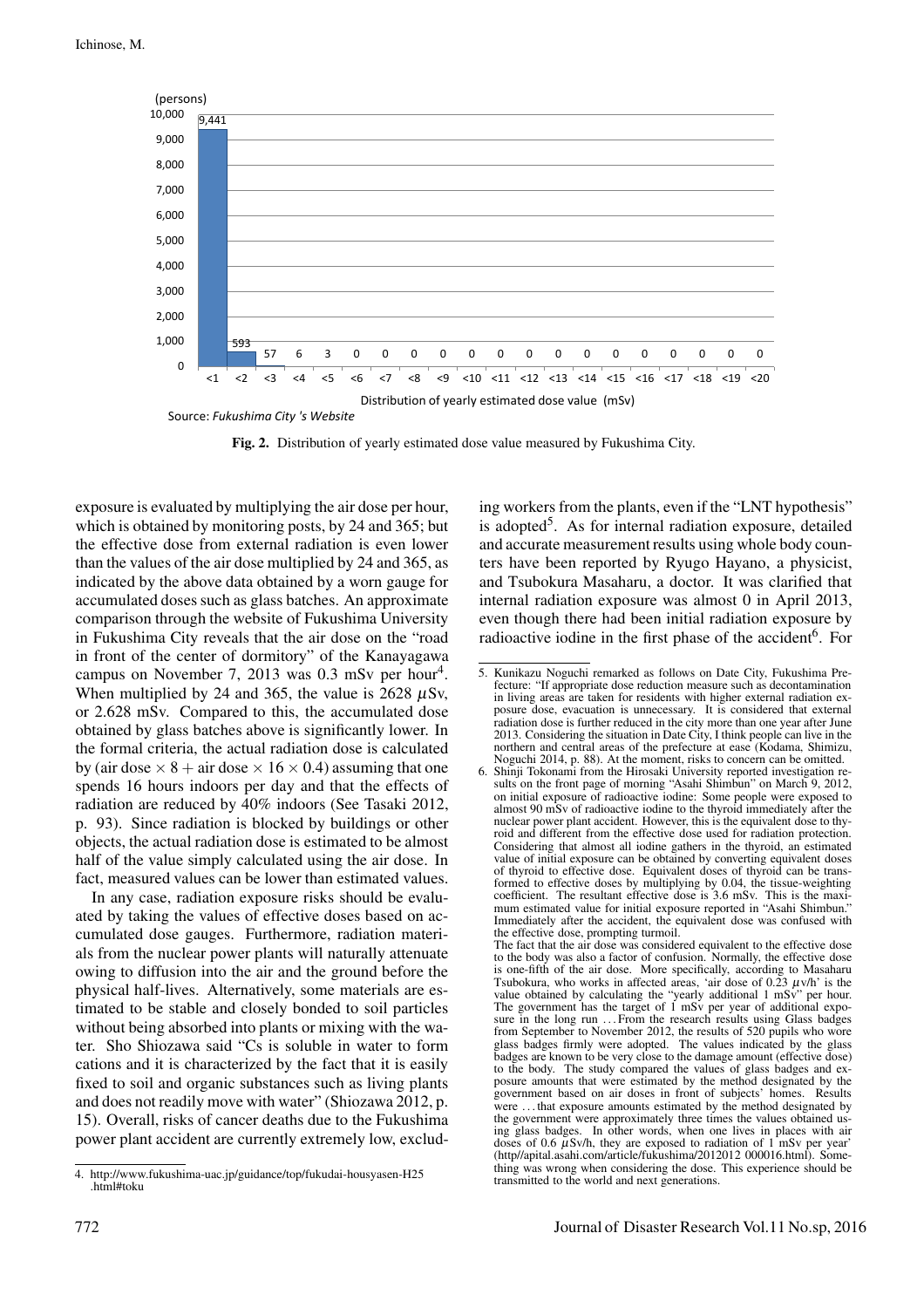example, they said "radioactive cesium was not detected from 'all' students of elementary and junior-high schools in Miharu town in medical examination in the fall 2013" (Hayano, Tsubokura, et al., 2013, p. 161). The question then is how to evaluate these radiation exposure dose values.

Such estimation is based not only on epidemiological evidence but also on pure logic. My reasoning is as follows: During medical treatments, we are sometimes exposed to doses of radiation greater than that of the Fukushima power plant accident; and if death risks due to the exposure dose in Fukushima is high, then our society would be a very short-lived one. Quite to the contrary, however, Japan is the world's top country for longevity. This reasonably suggests that radiation exposure at approximately 5 mSv would not cause a significant increase in death risks<sup>7</sup>. Of course, radiation exposure risk is not 0. However, such risks cannot be identified because they are minimal. Cancer death risks are complex, and multiple confounding factors should be considered. In this connection, although the epidemiological evidence is questioned and such questions make sense to some extent for cases of radiation exposure of 100 mSv per year, they can be groundless for cases of radiation exposure of 5 mSv or less per year. Thus, risks should be evaluated based on "quantities."

Moreover, even if these risks become a reality, they are late and cause only "possible" deaths. In contrast, "damages caused by avoiding radiation" including stress caused by evacuation actions, health deterioration, increased suicides, and increased deaths are not late but have occurred. The deaths of those who perished during evacuation are not "possible" but "actual" deaths. Clearly this point must not be neglected. From the perspective of lost life expectancy, the "damage caused by avoiding radiation" is far greater than "damage due to radiation" in the case of Fukushima.

#### 3. Damage due to Evacuation Actions

The above notion can be understood by comparing "damage due to radiation" and "damage caused by avoiding evacuation" in the Fukushima power plant accident: namely, the comparison of health effects between (1) cases of possible "damage due to radiation" for those who remained in affected areas in Fukushima (except for those areas close to the Daiichi Nuclear Power Station) after the accident, and (2) cases of "damage by avoiding radiation" associated with evacuation. Regarding point (1), it was consoling that no one killed or seriously injured after acute symptoms were reported. Therefore, late cancer and cancer deaths are the only problems of (1). In addition, stresses and anxieties when living in an environment with possible radiation exposure and the inconvenience of insufficient living conditions and infrastructure should also be considered.

According to the estimation as of 2012 made by Hoeve and Jacobson, environmental engineers from Stanford University, the number of lives saved by evacuation in the Fukushima power plant accident was three at the least, 28 as optimized, and 245 at most. Conversely, if (1) is selected and people remained in the affected areas, an additional 3 to 245 cancer deaths are estimated. In contrast, in the case of (2), or as evacuation actions were undertaken, more than 1800 victims died due to disaster-related causes. Disaster-related deaths in Fukushima Prefecture were far more than those in Miyagi Prefecture (approximately 900) and in Iwate Prefecture (approximately 400). The effects of the Fukushima power plant accident are obvious. More deaths were caused in the case of (2), when evacuation actions were taken (see Hoeve & Jacobson, 2012). In addition, as discussed in the previous paragraph, no one was killed due to acute symptoms resulting from radiation; so the deaths of case (1) are estimated "possible" ones, while those of case (2) are "actual" deaths that have occurred. The difference in lost life expectancy can theoretically be regarded as infinite unless possible deaths in the future and deaths that have occurred are treated as equivalent from the standpoint of metaphysical fourdimensionalism.

I believe cancer deaths due to radiation exposure are a tragedy, without a doubt. At the same time, however, deaths due to evacuation activities are also surely tragic. I am firmly convinced that deaths due to evacuation efforts should also be considered to the same extent as cancer deaths due to radiation exposure. Some overly emphasize the dangers of radiation exposure, saying that "any kind of radiation exposure is dangerous" and "it is natural to feel anxiety about radiation exposure," and they are treated as if they embodied social justice in many cases. However, this absolutely does not mean deaths due to evacuation actions need not be considered. All "deaths" are sad. Moreover, "deaths" that are about to occur are more significant than "deaths" that might occur in the future. Discourses that do not deal with such significant "deaths" are dishonest and harmful to the society. Tragedy and damage such as the significant "deaths" that are about to occur must be prevented by the whole society.

Related to this point, after I published *A philosophy confronting the problem of radiation exposure*, researchers from the Faculty of Medicine, the University of Tokyo, where I am based, released research results of a "retrospective cohort analysis" called "Death risk analysis for elderly citizens due to evacuation after the Fukushima nuclear power plant accident." The report includes the first detailed data, which seem to be the most reliable presently available on evacuation-related deaths after the Fukushima nuclear power plant accident. The main findings of the report can be summarized as follows:

<sup>7.</sup> According to the 2011 "New edition Life safety environment radiation" edited by the Nuclear Safety Research Association, the national dose of Japanese people is 5.98 mSv per year, and the effective dose of natural radiation is 2.1 mSv per year. Therefore, the average medical exposure of Japanese people is 3.88 mSv. Under this condition, the death rate is not significantly increased, rather longevity is promoted, so it would be safe to say that death risks would not considerably increased under exposure of approximately 5 mSv per year (In most cases, those living in Fukushima are exposed to accumulated radiation of 1 mSv or less per year). Refer to https://www.nsra.or.jp/library/book.html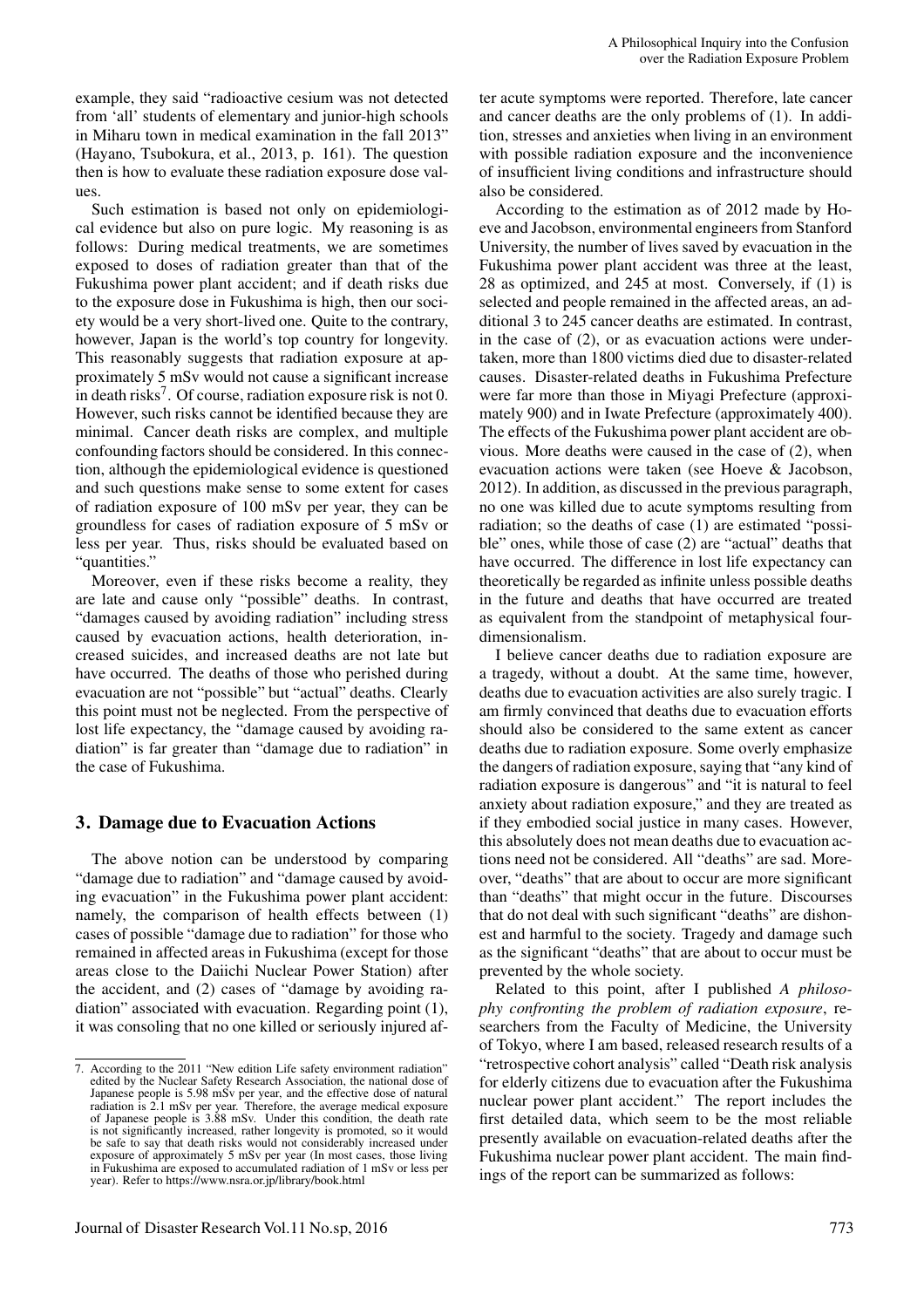- The death rate of elderly citizens increased 2.7-fold after evacuation.
- However, the death rates differ depending on evacuation facilities, requiring consideration of evacuation processes, services, and nursing care and food in each facility.
- The risks of first evacuation are higher than those of successive evacuations.
- Evacuation of elderly citizens comprehensively related to deaths, and evacuation immediately after the accident was not necessarily the optimal selection.
- Rather than an "immediate evacuation," staying in familiar environments should be prioritized to wait and see about the circumstance; and care must be enhanced in shelters if evacuation is necessary.
- The risks of evacuation must also be considered in future disasters. (Nomura, Gilmour, Tsubokura, Yoneoka, Sugimoto, Oikawa, Kami, and Shibuya 2013)

We should sincerely listen to such reports on actual damages and resultant proposals. While the report covered elderly citizens, it can be easily be conjectured that other citizens suffered from damages other than deaths. Evacuation includes different types ranging between forced and voluntary evacuations, and the differences in evacuations between those who moved to other areas in Fukushima Prefecture and those moved outside it are significant. In addition, family composition, household budget, and health conditions vary widely. However, a macroscopic viewpoint to roughly categorize objects is inevitable in statistical and epidemiological thought. There is no need to reject such human wisdom.

I have good reason to highlight the significance of classification of the forms of "evacuation." I think there are two objections that always arise when discussing the "damage" resulting from evacuation activities; these are potential factors to expand the range of actual damage as can be seen in the present case. The two objections are: (i) Does evacuation-related damage derive from the nuclear accident and radioactive materials diffusion, since it would not been caused without the nuclear accident? (ii) Are evacuees criticized if evacuation activities are generally regarded as harmful? As I mentioned, evacuation activities vary so widely that it is too rough to generalize their activities as "evacuation" as a whole. Concerning (i), I approve of the causal specificity using the counterfactual conditional sentence "evacuation-related deaths would not have occurred without the nuclear accident." However, the question is whether there were other factors that could have been artificially handled between the occurrence of the nuclear accident and the ensuing damage. I want to make it clear that the counterfactual conditional sentence "so many people would not have suffered damage if forced evacuation actions had not been taken," which uses a temporal axis extending beyond the nuclear accident, is worth considering (this point was studied in

Ichinose (2015a)). Staying rather than evacuating could be feasible even after the nuclear accident, as opposed to the fact that the nuclear accident had already happened and could not be canceled after the accident. Thus, the cause of the related damage could theoretically be attributed to the evacuation actions. More accurately, the possibility of such causal specificity should be considered at least in order to objectively understand the circumstances. By doing so, the generally accepted notion that radiation should definitely be avoided would be reflected upon in a calm manner; thus, current damage would be reduced and lessons for the future provided for certain.

Counterfactual conditional sentences with antecedents retrospective to pre-accident such as "if the nuclear power plant had been decommissioned" and "if facilities including backup power sources had been better prepared" can justly be connected to the consequent "many people would not have suffered damage," as well as counterfactual conditional sentences with antecedents focusing on a post-accident "if forced evacuation actions had not been taken." The decisive point here is the philosophical question regarding which counterfactual conditional sentence should be adopted as the most acceptable. Regarding this philosophical question, I hypothetically propose a policy to estimate the degree of acceptability of a counterfactual conditional sentence using a function of "manipulability" and "temporal distance" from the consequence. I posit that the most immediate way with the highest manipulability is the most realistic (not radical, at a low cost, and with the fewest side effects). When temporal factors are disregarded, the degrees of manipulability of decommissioning nuclear power plant, preparation of backup power sources, and cancellation of forced evacuation activities is not 0. Let us suppose that the three degrees of manipulability are equal (which is reasonable enough as temporal factors were disregarded). However, even if we adopt this supposition, the temporal distance from the consequence (increased disaster-related deaths) is clearly the shortest for the cancellation of forced evacuation activities. According to this idea, the counterfactual conditional sentence "if forced evacuation activities had not been taken, so many people would not have suffered damage" is the most realistic and acceptable.

Some may argue that my discussion compels people to tolerate radiation exposure, but this argument is a straw man. The key problem is ultimately the health problems due to the nuclear accident, and thus the "life" problem. Therefore, health and "lives" are prioritized. It would do more harm than good if health deteriorates and "lives" are threatened by avoiding radiation exposure. I am not insisting on tolerance to radiation exposure, but am proposing to protect health and "lives" by doing our best in actual circumstances. We must not lose sight of our true goal.

I will sincerely respond to objection (ii) above. Evacuation activities immediately after the accident when there was no sufficient information do not deserve any indictment. I would have undertaken evacuation activities likewise if I had lived near the Fukushima Daiichi Nuclear Power Station. I suggest considering the option of going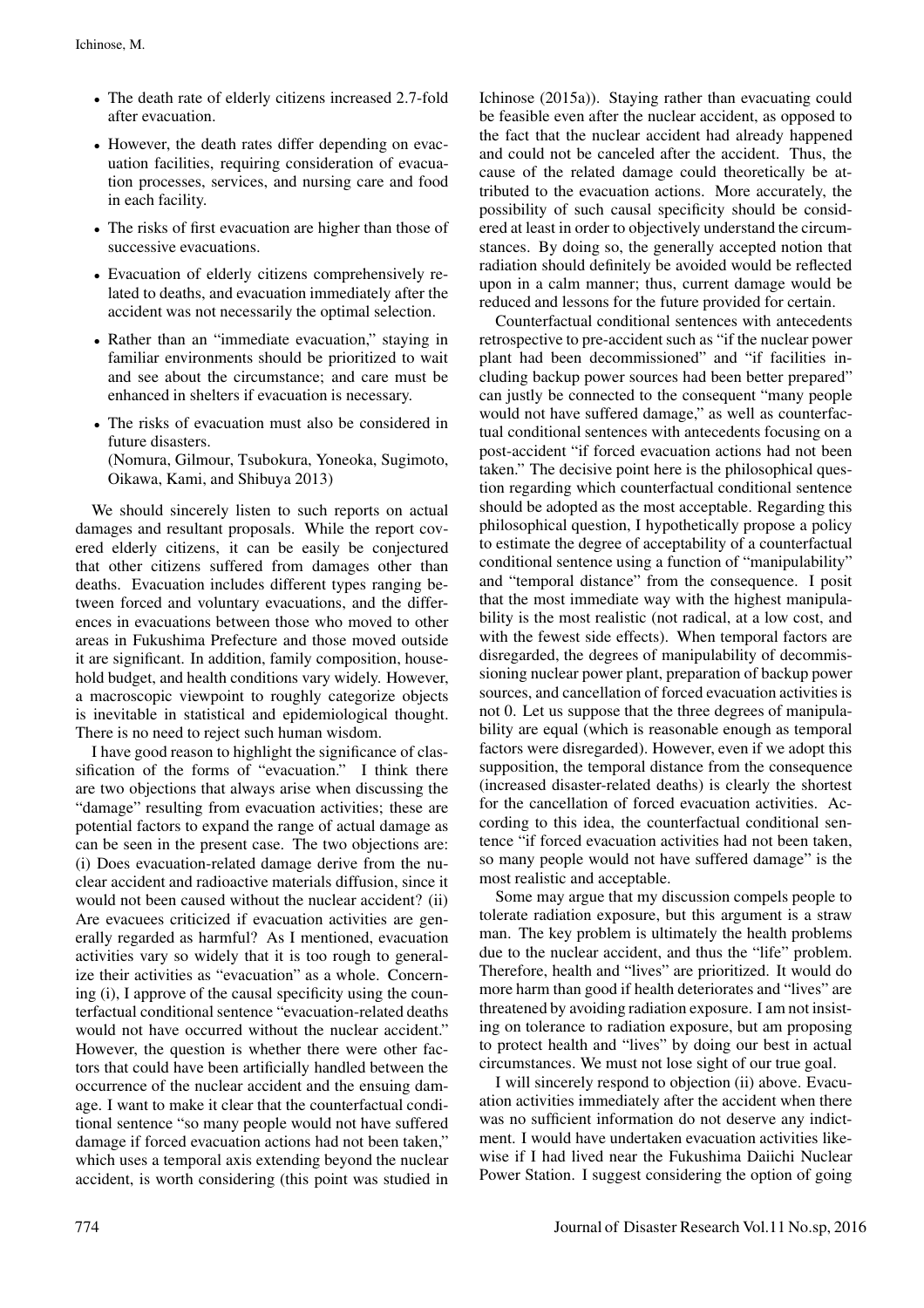home if one finds difficulties in the evacuation activities after a certain period of time and if their home is safe to live in when the quantity of radiation material diffusion due to the accident is largely identified. I admit that some victims may choose to live in a shelter and this choice may be better in terms of risk management in many cases. Yet, some might oppose to me by saying that if my assertion has only such a narrow implication, it is too rough to classify 'damage due to evacuation activities' as one type. I can respond to this opposition, 'The rough classification is effective when grasping epidemiologic phenomena from the macroscopic viewpoint; and the possible causal relationship (or correlation relationship at least) obtained using this classification will certainly facilitate policy-making under similar circumstances in the future.' On the contrary, rejecting such an understanding because of a wide variety of circumstances will lead to the risk of increasing actual damages by repeating the same mistakes in the future: The possibility of staying in their home is concealed, and avoiding radiation exposure is retained as the only option.

Someone may counter that evacuation deaths should be prevented by improving evacuation facilities rather than staying home even if they admitted the circumstances surrounding disaster-related damage. This is based on the view that because radiation exposure is dangerous, evacuation is the first priority and damages due to evacuation should be avoided by preparedness. However, this view includes two issues: 1) The fact that quantity matters in radiation exposure is neglected. If the quantity or the dose is small, then people do not have to rush to shelters and leave their homes. The situation should be reviewed before making a decision. 2) The possibility of taking adequate measures to enhance evacuation facilities in advance should be questioned. If the same level of livelihood can be maintained after evacuation or movement (in terms of physical, mental, economic, and social aspects), then no evacuation-related deaths will occur. However, is it possible to realize such ideal preparedness? I think that would be very difficult because of physical and financial problems. The manipulability of such preparedness is quite low. In fact, no states and societies have been able to afford to do so. Consequently, it should be clearly noted that evacuation has death risks including a risk in the sense of the difficulty of enhancing evacuation facilities beforehand when addressing problems in future disasters. People are presumably aware of this point using some imagination. Imagine what you might feel if you were instructed to immediately take in refugees for about one year. The difficulty will quickly be understood.

#### 4. "Sensation of 'Not"' and "Moral Dilemma"

However, why did the above, easy-to-understand position not prevail? Why was difficult evacuation, or more precisely, only difficult evacuation recommended? More precisely, why were so many people firmly convinced that they had no option but to evacuate under pressure, and why had they to die? By addressing these questions, the real nature of damage of the radiation problem due to the Fukushima nuclear power plant accident is highlighted. I think what I want to call *the sensation of "not"* made the radiation problem more confusing – this sensation includes a "sense of the absurd" and a "sense of discomfort" resulting from unnecessary, useless, additional radiation exposure as a fault of the government and power company, a "sense of anxiety" about future health conditions, and a "sense of distrust" for information transmission from the relevant agencies that were sometimes incorrect and changing. The real nature of the damage of the radiation problem and the diffusion of radiation materials seems to originate from the sensation of "not" in a way.

The background of the sensation of "not" is that we regard radiation as a threat, or an icon of fear. Japanese people especially feel this way because we experienced Hiroshima, Nagasaki, the Daigo Fukuryu Maru, and the JCO critical accident. Furthermore, the radiation problem can be deemed a man-made disaster, unlike tsunami disasters. When responsibility is accountable (and it should be strictly pursued) and anger can be directed to some entities, one's sense of the absurd, anxiety, and discomfort increases. It should also be taken into account that the understanding of general citizens who have silently accepted nuclear power plant administration as being partly responsible for the nuclear accident, in turn becomes a selfdeceiving sense of distrust and discomfort. The sensation of "not" manifests as an unconscious, self-defensive response to disguise one's own errors.

When the sensation of "not" becomes strong enough, one will avoid the sensation. The sense of the absurd and discomfort are associated with anger and movements toward investigation of responsibility, leading to movements against the nuclear power plant. The society is then sunk in a morass; a stressful world appears in which prospects for the future are hard to attain. In addition, the sense of anxiety emerged as immediate evacuation, worsening the situation in some cases. The sense of distrust produced an unproductive reality where experts on radiation protection and radiation medicine were accused of being "scholars patronized by the government" in addition to the general condemnation against the government and power company. In such a way, the sensation of "not" turned to a negative feeling as a matter of course.

On top of these negative circumstances, a more serious one has arisen: many people take actions to avoid the sensation of "not," but this action in turn does harm to some people. Movements against nuclear power plants are decisively persuasive because a nuclear power plant accident can endanger human lives. Recall the JCO critical accident in 1999. However, to decommision nuclear power plants altogether takes time; the problem of the time required for decommissioning a reactor and the issue of waste disposal are undeniable. Moreover, these problems cannot be solved by a single country. Nuclear power plants in neighboring and other countries relate to us and to all of humanity. So then, movements toward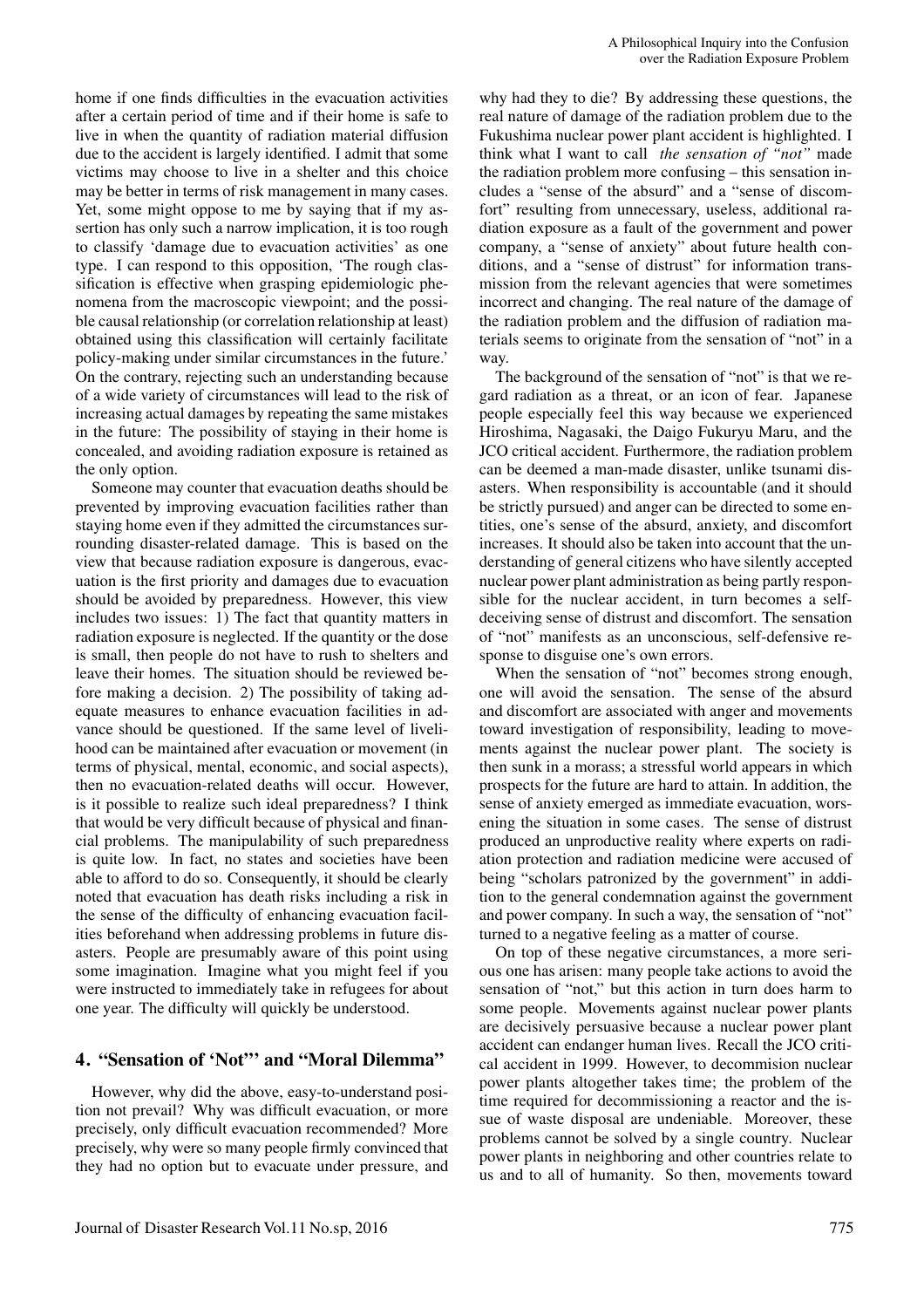the decommissioning of nuclear power plants should expect a continual struggle requiring considerable endeavor. However, as described above, those in affected areas will still feel anxieties confronting the danger of death at this moment. Currently, urgent demands are for the provision of medical services and increases in administrative health nurses caring for individuals frequently. From the perspective of the victims, movements against nuclear power plants in Tokyo or other areas are somewhat unsympathetic. The sense of danger for nuclear power plants can be shared (although I understand the danger of thermal power plants in multi-layered meanings as well). However, the question remains of how to deal with the ongoing problems in affected areas. Might direct supports for those who are trying to restore their lives and tolerate radiation exposure be possible? Can the energy for demonstrations against nuclear power plants be directed instead to direct supports for affected people? Is the order of priorities incorrect? It is inevitable to yield to such a sense of frustration.

In other words, the responses to a sense of the absurd and to discomfort produce a harmful sense of alienation, or being-left-alone for affected people although those responses are based on a morally justifiable motivation (respect for human lives). With regard to this point, I argued in another paper that the "metaphysical approach," which addresses extensive, long-term issues such as the pros and cons of nuclear power plants, and the "epistemological approach," which intends to solve urgent, actual damage in the present, are different impulses and sometimes compete with each other when confronting the nuclear accident. The two approaches should not be confused with each other. My interpretation is that such confusion is one factor in the disarray related to the radiation problem (refer to Ichinose, 2015a, p. 25).

Furthermore, a large number of people who lived in East Japan including Fukushima Prefecture took refuge driven by anxiety about future health, especially for their children, which caused harm. I mentioned the fact that evacuation increased deaths. In addition to this, evacuation activities inversely caused harm to those who remained in the affected area through moral censure to the decision to remain in evacuation recommendation areas (children may be endangered), discrimination against those remaining in evacuation recommendation areas, and a pervasive sense of avoidance to produce from evacuation recommendation areas. The scheme in which actions based on a morally justifiable motivation to protect children's health do harm to those in affected areas is also apparent here $8$ . It is difficult to make assertive remarks about whether to evacuate or not based on current radiation doses in Fukushima. One can evacuate if they want and the radiation exposure dose will be reduced by evacu-

8. Proposals for temporal refuge for affected children imply that it is dangerous to stay in affected areas, doing harm to those still living in affected areas, although they are from good intention that can morally be justified. Judgment must be based on "dose" and individual decision-making must be respected. Careless proposals neglecting data from outside affected areas are not allowed even if they are from good intentions. The aphorism "the road to hell is paved with good intentions" should be recalled.

ating; this does not mean that staying in affected areas will surely be hazardous to one's life. Rather, it would be safe to say that staying in affected areas will not jeopardize one's life. Radiation doses are so low that one can live in affected areas with appropriate attention. The action policy is judged by each individual. Based on this background, I want to focus on the tragedy in which morally justifiable evacuation actions do harm to others.

Similarly, experts were rejected by some people as "scholars patronized by the government" because of their sense of distrust. This rejection or abuse may originate in a sense of justice. However, by doing so, researchers who try to make sincere statements based on their expertise and experience may be compromised or hesitate to make statements, resulting in confusion and depriving affected people of opportunities to access the opinions of experts. Here again, actions from morally acceptable motivations do harm to others. I call this situation a "moral dilemma." I would like to express my opinion that the core or the nature of the present radiation problem is a "moral dilemma" emerging from the sensation of "not."

# 5. Causal Relationship Between Radiation Exposure and Cancer Deaths

How can we get out of this "moral dilemma?" It is my understanding that a possible course is to correctly and objectively estimate the health effects of additional radiation exposure caused by the nuclear accident on the human body using the presently available collective knowledge of human beings. In other words, the source of the sensation of "not," especially the "sense of anxiety" needs be examined in detail as to whether it is a truly justified sense or not, and we should make efforts to patiently remove the "sense of anxiety" when it is likely to be unnecessary. Never evaluate the sense of anxiety of people as "natural anxiety" from the outset. This is begging the question, and it causes a hundred harms and not a single gain because confusion and anxiety will only increase. In fact, the most sincere and effective way is to calmly consider "degrees" of danger and to repeat examinations gradually, although this method is seemingly long.

To help follow this plan, I want to propose a question on the causal relationship between radiation exposure and cancer deaths from the perspective of a philosophy researcher, as partly described above in relation to evacuation-related deaths. To estimate the health effects of radiation "correctly and objectively" is nothing less than to calmly discern the "causal relationship" between radiation exposure and its effects on the human body. Firstly, an obvious point from the beginning is as follows: The causal relationship in question is NOT the "necessary" causal relationship without exception. The problem is the causal relationship between radiation exposure and increased cancer death rates, provisionary setting aside the issue of the exposure amount. It is clear that "probability" matters here. Such a causal relationship is called "probabilistic causality" in the philosophical context. The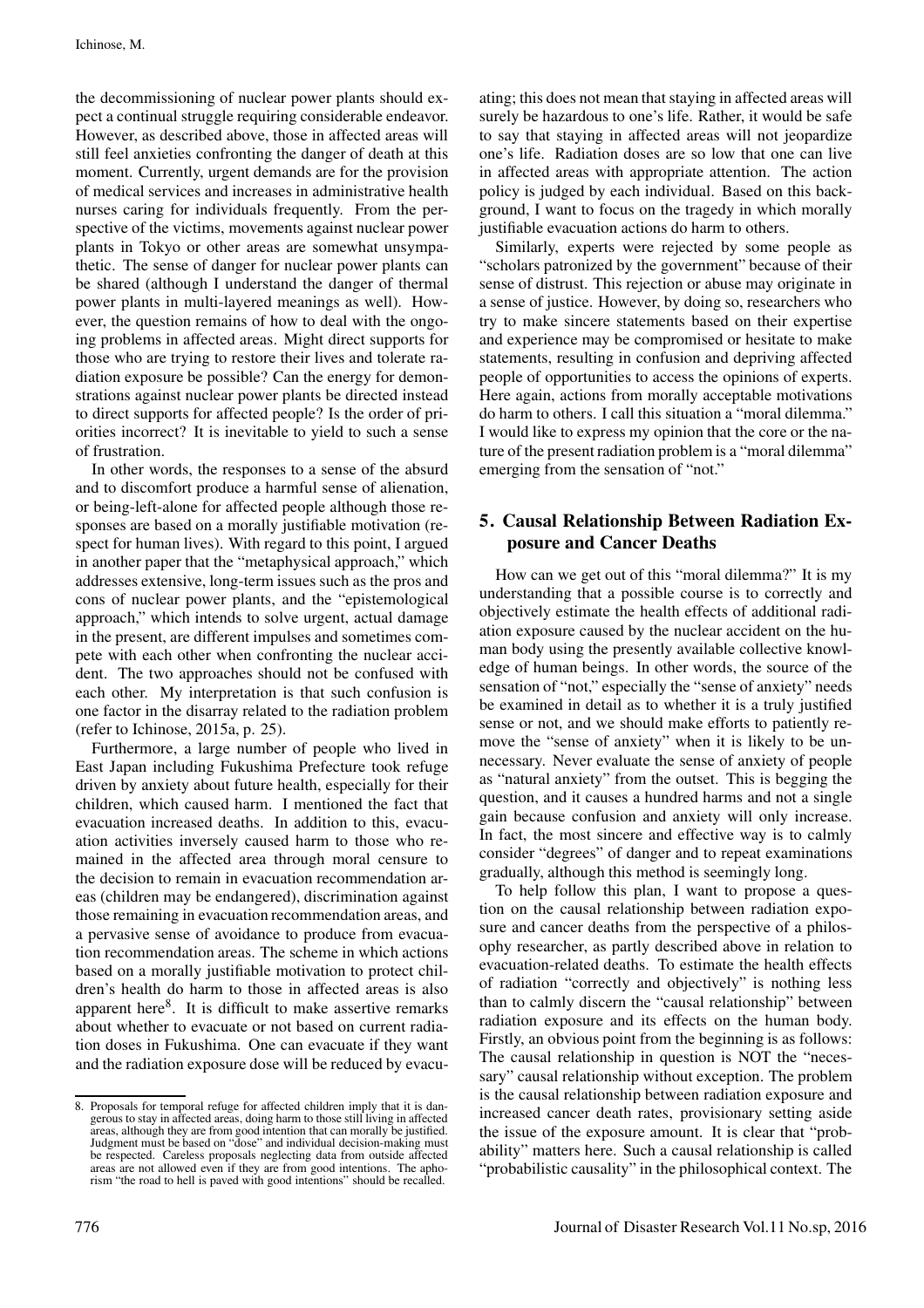simplest form of probabilistic causality can be expressed using the inequality relationship of "conditional probabilities" (hereafter referred to as "Equation P") as follows:

# Equation  $P$  :  $P(E|C) > P(E| \sim C)$

The idea is that, when comparing "the probability of E when C occurs" and "the probability of E when C does not occur," the former is larger; then, for the time being, "C is the cause of E" can be regarded as true. To apply this to the present case, "radiation exposure of general victims due to the Fukushima nuclear power plant accident (excluding workers in the plant)" is substituted with "C," and those who "die of cancer" with "E." If Equation P holds true, then the causal relationship between radiation exposure and cancer deaths can temporarily be expected.

However, we have theoretical issues piling up. The question of whether the inequality relationship of Equation P holds true arises in the case of Fukushima when considering the fact that the external radiation exposure was 5 mSv or less and the internal exposure was almost 0, combined with the findings regarding the radiation exposure of human beings thus far. This point is highly doubtful from a logical point of view; as mentioned above, we are sometimes exposed to radiation doses equivalent to that of the power plant accident during medical treatments; nevertheless, we do not live shorter, but longer. We are sometimes exposed to additional radiation: natural radiation from soil (recall Kerala in India and Ramsar in Iran), cosmic radiation when boarding airplanes, external and internal exposure in radon spring, and exposure from granite buildings (e.g. the Grand Central Station in N.Y. and the Diet Building in Japan). If accumulated, exposure doses may be above 5 mSv. However, such radiation exposure is not controversial in the world except for cases of excessive medical exposure. To be precise, as long as a specific phenomenon has not occurred, such exposure is not discussed. If that is the case, it can be reasoned that demonstrating the relationship in Equation P using data for the present levels of radiation exposure from the Fukushima nuclear power plant would be extremely difficult as long as the laws of the world are constant to some degree (this is our basic understanding of the world, although philosophers can question this).

Another emerging problem is the possibility of "common cause." Even if a clear relationship between radiation exposure due to the nuclear accident and cancer deaths is found applicable to Equation P, the causal relationship between them cannot be determined immediately for theoretical reasons. For example, the possibility of the following case cannot be excluded: A "specific genetic condition" is a factor of increasing the possibility of "cancer deaths," and at the same time, the same genetic factor is the cause of inducing "damaged cells due to ionization and excitation resulting from radiation exposure." If such a common cause generates both results of "damaged cells due to ionization and excitation resulting from radiation exposure" and "cancer deaths," then cancer death rates remain the same even when radiation exposure is avoided.

In addition, some difficulties that statistic, epidemio-

logic thoughts always encounter are anticipated such as "overdetermination" and "Simpson's paradox." "Overdetermination" means multiple factors cooperatively cause a single result; i.e., in the case of "cancer deaths," it is difficult to estimate the degrees of contribution of radiation exposure to the result because multiple factors such as diet habit, human relationships, smoking, sleeping, exercise are comprehensively entangled in addition to radiation exposure. This can be further explored from the philosophical viewpoint to find a fundamental difficulty in the individualization of phenomena: Which factor should be considered? The renowned "Simpson's paradox" is not detailed in this paper. In short, this is a traditional statistical paradox: In a statistical aggregation divided into Group A and Group B, even if a relationship between the same factors shows the same inequality relationship of Equation P, the inequality relationship can be reversed when Group A and Group B are combined. It is difficult to completely delete the possibility of "Simpson's paradox" because a statistical survey necessitates a divided aggregation as the whole data cannot be obtained at once.

The above matters shed light on the fact that it is quite difficult theoretically to estimate the causal relationship between "radiation exposure" and "cancer deaths" in relation to the Fukushima nuclear power plant accident. This difficulty facilitates the generation of "moral dilemmas" in a sense. However, in spite of those difficulties, data for Equation P should be dealt with seriously, if available. Even though "probabilistic causality" contains the above difficulty in principal, there is no other way to support the causal relationship but to collect statistical and probability data. As far as I understand, causal relationships are established as "scenarios" that people postulate based on collected objective data. It is desirable to establish "scenarios" of more persuasive and reasonable causal relationships through social discussions by collecting objective data.

### 6. Legal Standard and Precautionary Principles

However, it seems that these discussions are seldom accepted. The background of this is, I believe, the problem of the legal standard of "1 mSv per year" and the idea of "precautionary principles." These problems have brought about further confusion about the "moral dilemma."

Let us review the problem of the legal standard of "1 mSv per year." Immediately after the nuclear power plant accident, it was pointed out that "1 mSv per year" was stipulated in acts as the upper limit of the radiation exposure of the general public excluding natural and medical exposure; however, the value was exceeded due to the accident, violating the relevant acts. From then on, the standard of "1 mSv per year" has seemingly become a premise for discussion and decontamination work has been planned based on that value. However, the standard of "1 mSv per year" is not for the limitation of exposure for the general public but for released radiation doses in facilities handling radioactive materials in a precise sense.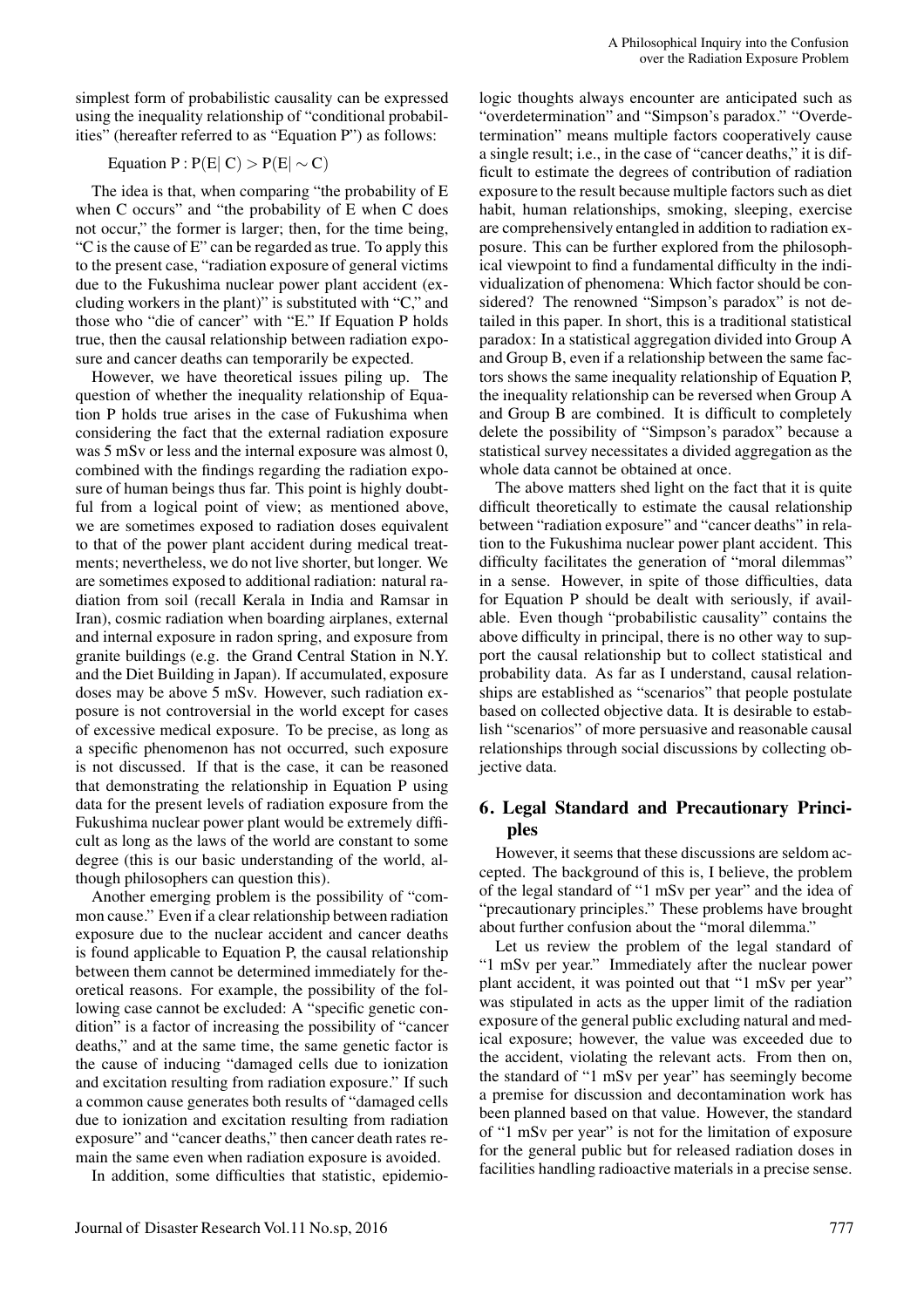As a matter of fact, however, if the upper limit of released radiation dose in facilities handling radioactive materials is "1 mSv per year," then the upper limit of radiation doses for the general public must be "1 mSv per year" or lower. In addition, discussions have already taken place with presupposing that the radiation limit of the general public is "1 mSv per year." Under this scenario, the notion that "1 mSv per year" as the exposure limit should be temporarily accepted in order to ensure the possibility of general discussion, whereupon we need to examine the significance of the notion, even though we have to note that this exposure limit is not implying the real boundary to harm human bodies but is stipulated only by way of caution. In any case, if the upper limit of "1 mSv per year" for the general public were flatly rejected because there are no acts that support the value, then mutual communication would stagnate.

I felt strange about the use of "1 mSv per year" immediately after the accident because the value was wielded as an absolute authority like a royal coat of arms. However, a short inquiry can make us understand that the ground of the authority lies in this proposition:

'The legal standard of "1 mSv per year" ought to be observed.'

The absolute correctness of this proposition formed the core of the authority. However, the proposition is absolutely correct in the range it denotes, but the correctness of it is based on the definition of "law" concept: 'a law ought to be observed.' This can be expressed, as the proposition is *a priori* correct from the definition rather than from its meaning. In other words, the proposition proposes nothing with substance. It has only empty truth. However, if the correctness is set forth, and the absolute correctness is converted to authority, then this correctness is implicitly replaced with the *a priori* correctness of another proposition related to laws: 'criminal laws banning murder and violence ought to be observed.' Further, the correctness is replaced with the *a priori* correct proposition that the 'violation of criminal laws banning murder and violence is dangerous for the human body' by the definition of "murder and violence." As a result, the violation of the legal standard "1 mSv per year" is impressed as if it is dangerous for the human body. This is to say, "double replacement of *a priori* correctness." Needless to say, this is an unfair discussion. Without becoming obsessed with such a discussion, the relationship between radiation exposure and cancer deaths should be considered based on factual investigations.

In parallel with the discourse of "1 mSv per year," the fact that people have unconditionally accepted the application of the concept of "precautionary principle" to the radiation exposure problem induced the "moral dilemmas," preventing an appropriate causal relationship "scenario" based on objective data from being proposed. The "precautionary principle," roughly speaking, is the concept that if a specific activity or phenomena can possibly cause serious, irreversible damage, precautions to avoid the damage must be taken even when the damage is not sure. Many people insisted that the "precautionary principle" be applied to radiation exposure based on the intuition about dangerousness of radiation exposure, and this idea was disseminated. There are "weak" and "strong" versions of "precautionary principle," and their consistency is sometimes questioned. The "precautionary principle" was originally a decision-making principle in the context of environmental problems in Europe as opposed to those that consider probability and costs such as "costbenefit analysis." However, when one risk is avoided, another risk may be introduced. A typical example is when tap water was avoided because the chlorine in it is considered harmful to human body, but infectious diseases may still be caused if the chlorine is omitted. The following critical points have long been proposed: the "trade-off" between the "target risk" to be prevented and the "countervailing risk" caused by precautionary measures should be considered. This point was disregarded in the application of "precautionary principle" to the radiation exposure problem for some reason $\overline{9}$ . In this case, the "target" risk" is radiation exposure. What is the "countervailing risk?" The answer has been mentioned: health problems, increased deaths, discrimination of evacuees, avoidance of produce from affected areas, and stress caused by evacuation activities. We should take steps sincerely toward investigations of the causal relationship between radiation exposure and cancer deaths as well as the creation of a reasonable "scenario," without rushing to the quick and harmful response: any radiation exposure should be avoided (always remembering that "quantity" matters in the radiation problem).

<sup>9.</sup> Kyo Kageura asserted the applications of "precautionary principles" to radiation exposure in Fukushima because "it is natural to feel anxieties about possible risks," and stated that the application is an "internationally shared understanding." (Ichinose et al., 2012. pp. 141-143). This notion is clearly in error, although it appeals to emotion and is accepted by people. With regard to "precautionary principles," because various international criticisms have been proposed including "countervailing risk," as discussed in the main body, "internationally shared understanding" is a factual error. Some states in the U.S. rejected applying "precautionary principles" to the danger of electromagnetic waves (Shimegi 2003, p.  $102$ ). The statement of Kageura totally neglects the concept of tity" that is fundamental in the radiation exposure problem, so it is an error and is harmful. As emphasized many times, if quantity is low, radiation exposure does not cause adverse health effects. To advocate an anxiety-provoking thing without this basic recognition urges people to have anxieties and promotes damage. I would urge those who have made such statements to reflect on the serious damage they have caused. It is also noted that what "serious and irreversible" danger and damage are is also a problem related to "precautionary principles" in addition to "risk trade-off." Is "my death" included in such damage regardless of the cause (including staying up late)? All things are irreversible according to the "second law of thermodynamics." Via such discussions, a decisive counterargument is derived in relation to "precautionary principles." If "precautionary principles" are literally accepted, breathing and having food are prohibited because the world is filled with risks regardless of the amount. However, such the prohibition relates to "life." Thus, following "precautionary principles" causes serious and irreversible damage. As Sunstein pointed out, application of "precautionary principles" will result in "paralyzing" in which the application of "precautionary prin-ciples" itself is prohibited (Sunstein 2007, pp. 125-126). Some cases discuss the application of the precautionary principle with considering the magnitude of risks and the probability of the relevant phenomenon by avoiding these difficulties. However, these cases are not considered in this paper because they do not match the origin of "precautionary prin-<br>ciples" that was proposed as an alternative of "cost-benefit analysis." or that was proposed as an alternative of "cost-benefit analysis," or "risk trade-off analysis."